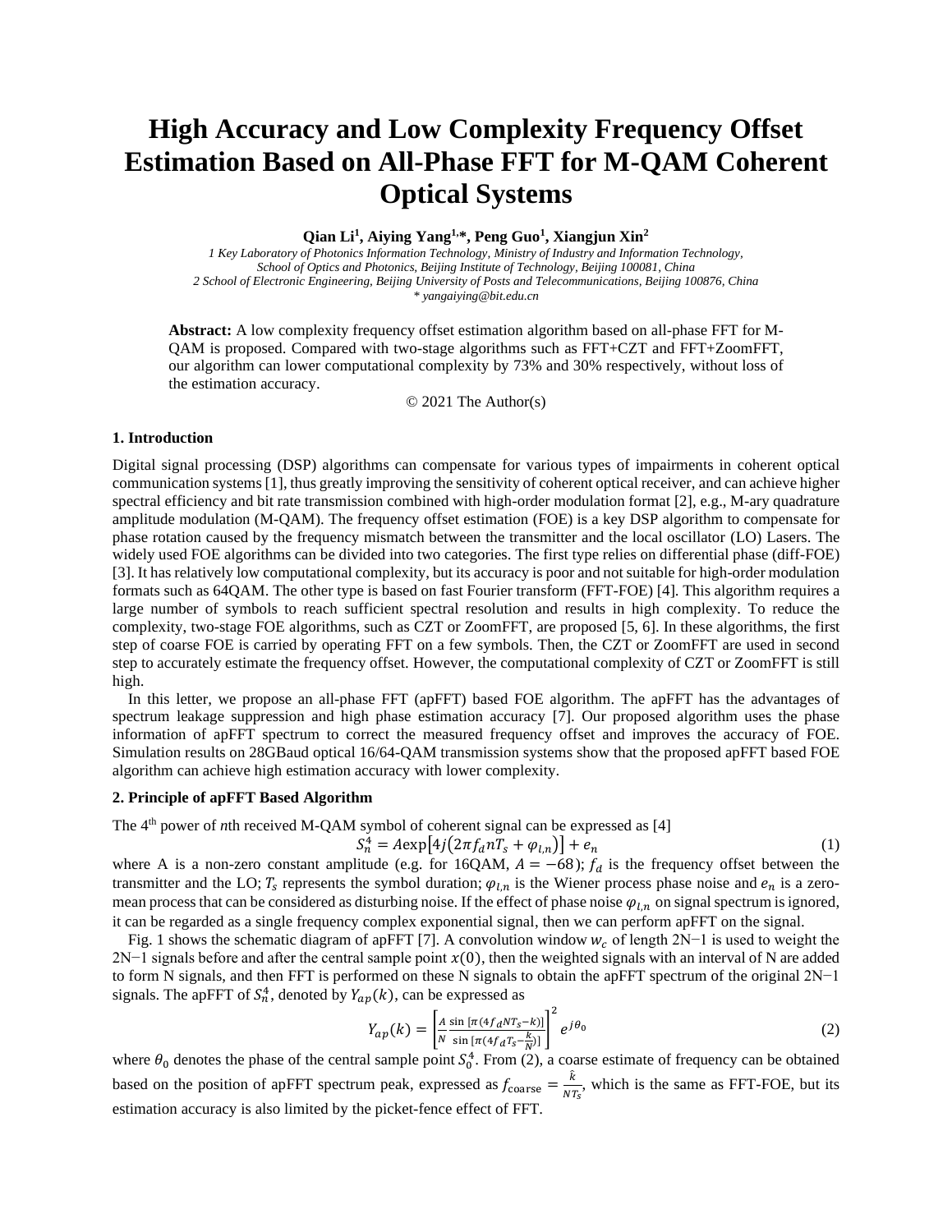

Next, FOE is carried out for the next block of signals with a delay of  $NT_s$  seconds (2N−1 signals before and after the central sample point  $S_N^4$ ), and the phase at the peak of apFFT spectrum is  $\theta_N$ , which can be expressed as

$$
\theta_N = \theta_0 + 2\pi \cdot 4f_dNT_s \tag{3}
$$

The frequency offset  $4f_d$  can be divided into integer and fractional parts according to apFFT spectral resolution  $\frac{1}{NT_s}$ , and expressed as

$$
4f_d = (k_d + \delta) \frac{1}{NT_s}, \ -0.5 < \delta < 0.5 \tag{4}
$$

Based on (3) and (4), the estimated value for  $\delta$  can be described as  $\delta = \frac{\theta_N - \theta_0}{2\pi}$  $\frac{\sqrt{6}}{2\pi}$ . Finally, the frequency offset can be obtained as

$$
\hat{f}_d = \frac{1}{4} (f_{\text{coarse}} + \frac{\delta}{NT_s})
$$
\n(5)

# **3. Proof Results of apFFT Based Algorithm**

The apFFT based algorithm is verified by a 28Gbaud back to back 16/64-QAM coherent optical communication system build with commerical software VPI Transmission Maker. The laser linewidth of transmitter and LO are set to be 100 kHz. At the coherent receiver side, the FOE is performed with the proposed algorithm. For comparison, the two-stage algorithms, CZT/ZoomFFT are also performed. For the two-stage algorithms, the sample point size of FFT in the first stage,  $N_1$ , is 512 (1024) for 16-QAM (64-QAM), and the sample point size of CZT/ZoomFFT in the second stage,  $N_2$ , is 256 (512) for 16-QAM (64-QAM), which is consistent with the literature [5, 6]. The sample point size of the proposed apFFT based algorithm is equal to  $N_1$ .

Figs. 2(a) and (b) depict the normalized mean square error (MSE, defined as  $E[(\hat{f}_d - f_d)T_s]^2]$ ) of different FOE algorithms versus the frequency offset for 16/64-QAM, respectively. The proposed algorithm and the two-stage algorithms have the same estimation range of [-symbol rate/8, +symbol rate/8], i.e.  $[-3.5 \text{ GHz}, +3.5 \text{ GHz}]$  for 28 Gbaud 16/64-QAM signals. Due to the limited spectral resolution, the single-step FFT-FOE algorithm shows a large fluctuation, while the proposed algorithm and the two-stage algorithms are relatively stable in the whole range of frequency offset, and the normalized MSE reach  $3.0 \times 10^{-9}$  for 16QAM and  $1.6 \times 10^{-9}$  for 64QAM.



Figs. 3(a) and (b) show the normalized MSE of different FOE algorithms as a function of OSNR. For different OSNR, the frequency offset is set from [-3.5 GHz, +3.5 GHz] with an interval of 200MHz. The simulation times for each frequency offset is 1000, so the normalized MSE under each OSNR is obtained by 36000 simulations. The results show that the OSNR threshold for our proposed algorithm and the two-stage algorithms is the same. When